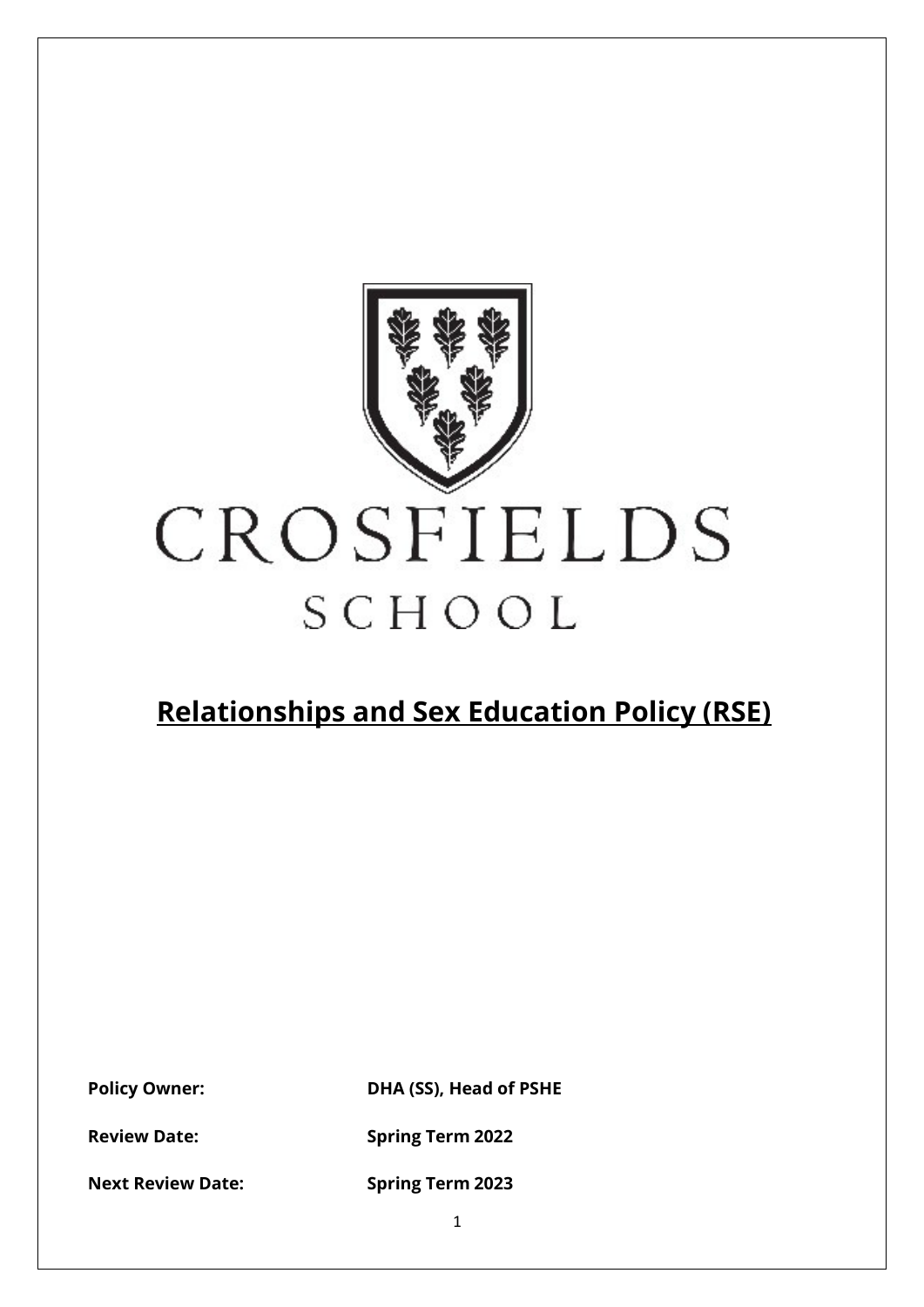### **Contents**

#### **Reference Documents/Websites**:

<https://www.pshe-association.org.uk/> <http://www.jigsawpshe.com/jigsaw-articles-a-z/>

[http://www.education.gov.uk/aboutdfe/statutory/g00214676/sex-and-relationships-](http://www.education.gov.uk/aboutdfe/statutory/g00214676/sex-and-relationships-education-guidance) [education](http://www.education.gov.uk/aboutdfe/statutory/g00214676/sex-and-relationships-education-guidance)[guidance](http://www.education.gov.uk/aboutdfe/statutory/g00214676/sex-and-relationships-education-guidance) [http://www.gov.uk/schools/government/collections/statutory-guidance-](http://www.education.gov.uk/schools/guidanceandadvice?f_category=Safeguarding&page=1) [schools#safeguarding](http://www.education.gov.uk/schools/guidanceandadvice?f_category=Safeguarding&page=1)[children-and-young-people](http://www.education.gov.uk/schools/guidanceandadvice?f_category=Safeguarding&page=1)

Education Act (1996) Learning and Skills Act (2000) Equality Act (2010) Keeping Children Safe in Education (2021)

#### **Also to read in conjunction with Crosfields School Policies below**

PSHE Policy (A5) Child Protection Policy (A6) Special Educational Needs and Disability (SEND) Policy (A17) Anti-Bullying Policy Equal Opportunities Policy Special Education Needs Policy Pupils' Acceptable Use Policy (AUP)

This policy is for all pupils at Crosfields School. The policy is available to all pupils and parentsvia the school's website, or from the School Office.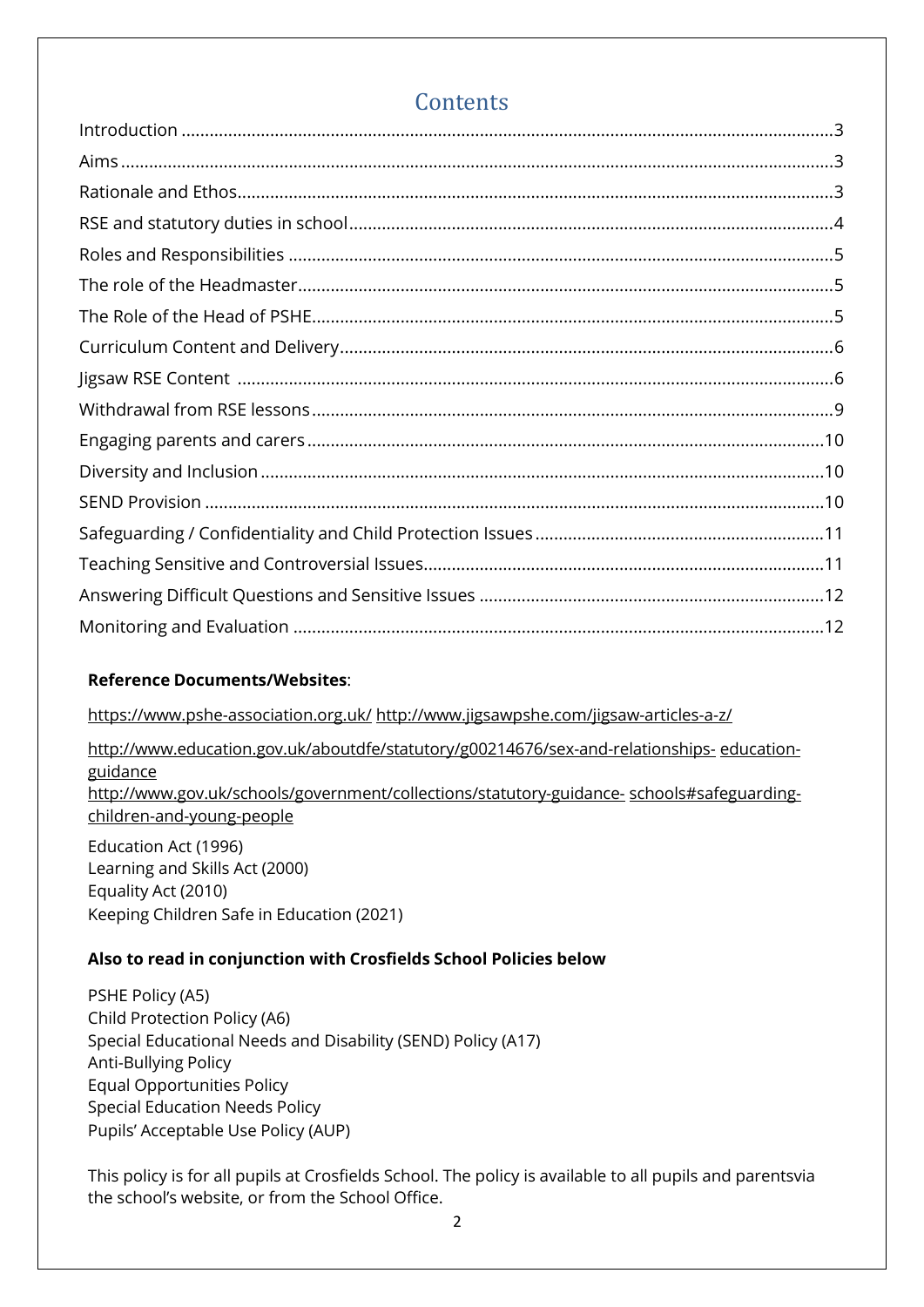#### <span id="page-2-0"></span>**Introduction**

Relationships and Sex Education is compulsory in all schools in England as detailed in this policy.

All schools must provide a curriculum that is broadly based, balanced and meets the needs of all pupils. Under section 78 of the Education Act 2002 and the Academies Act 2010, a PSHE curriculum:

- Promotes the spiritual, moral, cultural, mental and physical development of pupils at the school and of society, and
- Prepares pupils at the school for the opportunities, responsibilities and experiences of later life.

The guidance on Relationships Education, Relationships and Sex Education (RSE) and Health Education for governing bodies, proprietors, head teachers, principals, senior leadership teams, and teachers can be seen [here.](https://assets.publishing.service.gov.uk/government/uploads/system/uploads/attachment_data/file/1019542/Relationships_Education__Relationships_and_Sex_Education__RSE__and_Health_Education.pdf)

Crosfields uses the framework of the Jigsaw Programme which we feel covers all aspects of Relationships Education, Relationships and Sex Education and Health Education in an ageappropriate way.

#### <span id="page-2-1"></span>**Aims**

The aims of Sex and Relationship Education at Crosfields School are:

- To provide a framework in which sensitive discussions can take place
- To prepare pupils for puberty, and give them an understanding of sexual development and the importance of health and hygiene
- To help pupils develop feelings of self-respect, confidence and empathy
- To create a positive culture around issues of relationships
- To teach pupils the correct vocabulary to describe themselves and their bodies

#### <span id="page-2-2"></span>**Rationale and Ethos**

'RSE is lifelong learning process of acquiring information, developing skills and forming positive beliefs and attitudes about sex, sexuality, relationships and feelings' (Sex Education Forum, 1999).

Effective RSE can make a significant contribution to the development of the personal skills needed by pupils if they are to establish and maintain relationships. It also enables children and young people to make responsible and informed decisions about their health and wellbeing.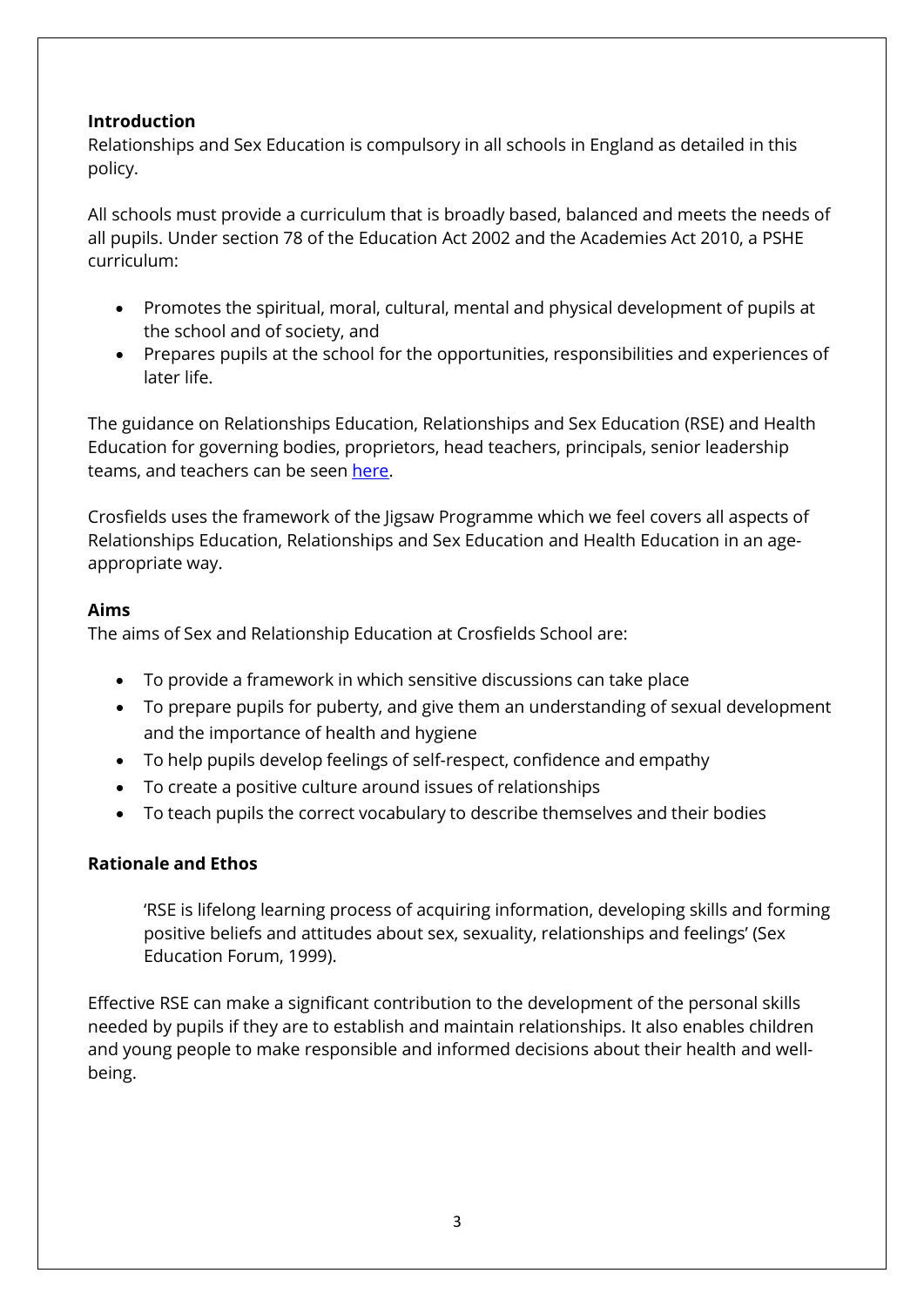We are mindful that today's children and young people are growing up in an increasingly complex world and living their lives seamlessly on and offline. Naturally, this presents many positive and exciting opportunities, but also challenges and risks. In this environment, it is essential that our pupils know how to be safe and healthy, and how to manage their academic, personal and social lives in a positive way, including the nature and quality of the personal relationships they will establish and seek to maintain.

Relationships and Sex Education provides an important forum to give pupils the life skills that will enable them to make informed decisions and protect themselves against harmful and exploitative situations. It is, therefore, a tool to safeguard children. Relationships and Sex Education aims to promote equality between individuals and groups irrespective of individual differences. It involves an exploration of human and social diversity, and a fostering of selfworth.

At Crosfields, our RSE programme is an integral part of our PSHE provision, especially as education about 'Relationships' is covered by many aspects of the PSHE Curriculum. It is not delivered in isolation but also embedded in other curriculum areas e,g ICT, RS and Science.

The teachers that deliver the RSE programme are the teachers who deliver PSHE throughout the year. Those staff members are supported and receive additional training in the format of Continuing Professional Development (CPD) which includes reminders of the protocols of child protection, safeguarding and confidentiality and when to utilise the expertise of the Designated Safeguarding Lead (DSL).

Crosfields overarching aims for teaching RSE is that it is inclusive, and meets the needs of all our pupils, including those with special educational needs and disabilities and that it ensures that it fosters both gender equality and LGBT + equality.

#### <span id="page-3-0"></span>**RSE and statutory duties in school**

RSE plays a very important part in fulfilling the statutory duties all schools have to meet. RSE helps children understand the difference between safe and abusive relationships and equips them with the skills to get help if they need it. Teachers of PSHE, Designated Safeguarding Leads and all teachers share responsibilities for safeguarding and all have a legal duty to promote pupil well-being (Education and Inspections Act 2006 Section 38).

Additionally, all Crosfields pupils are taught the parts of sex education that fall under National Curriculum Science which must be taught to all pupils of primary and secondary age e.g. the biological aspects of puberty and reproduction (Education Act 1996, National Curriculum 2014).

Updated government safeguarding guidance is now available (Keeping Children Safe in Education, 2021) and includes a section about being alert to signs that young girls may be at risk of female genital mutilation (FGM). The School summer holiday, especially during the transition from primary to secondary schools, is thought to be a key risk time for FGM. See also the government Multi-agency practice guidelines: Female Genital Mutilation (2018) which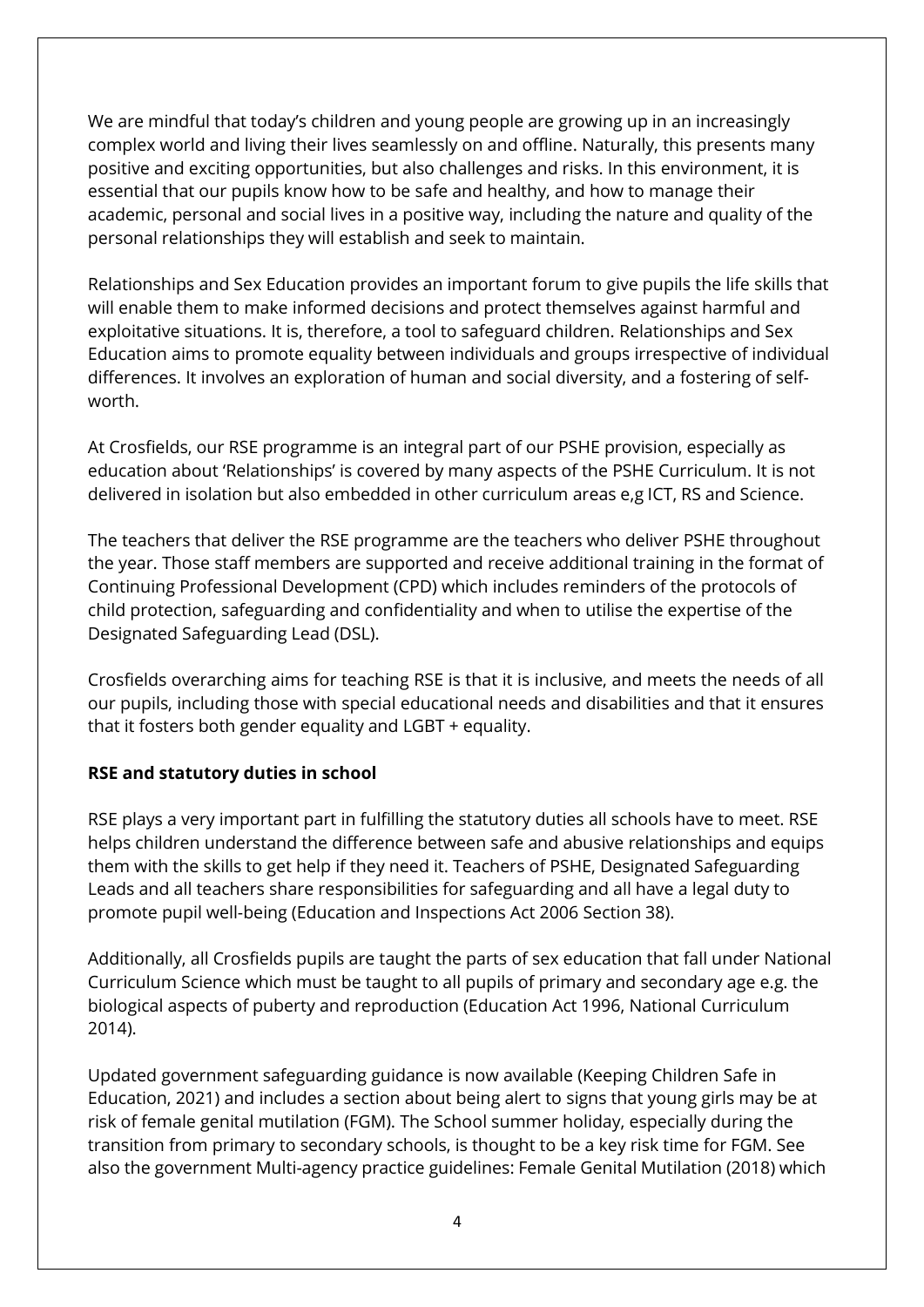includes a section for schools. All Teachers at Crosfields are required to read KCSIE and undertake Safeguarding training each Autumn term as a minimum.

RSE has clear links with other school policies aimed at promoting pupils' spiritual, moral, social and cultural development, including the:

- Anti-Bullying Policy
- Behaviour& Disciplinary Procedures Policy
- Smoking, Alcohol and Drugs Policy
- Equal Opportunities Policy
- Health and Safety Policy
- Data Protection and IT Network AUP Policies
- Equal Opportunities Policy
- Safeguarding & Child Protection Policy
- Special Educational Needs Policy

#### <span id="page-4-0"></span>**Roles and Responsibilities**

#### **The role of the Governing Body**

Responsibility for the RSE policy at Crosfields School ultimately lies with the governing body. The policy and teaching of RSE is reviewed annually in the Autumn Term from the Education and Welfare Committee.

#### <span id="page-4-1"></span>**The role of the Headmaster**

It is the responsibility of the headmaster to ensure that staff and parents are informed about the teaching of RSE, and that it is done so effectively. It is also the headmaster's responsibility to ensure that members of staff are given sufficient training, so that they can teach effectively and handle any difficult issues with sensitivity.

The headmaster monitors this on a regular basis and reports to governors, when requested, on the effectiveness of the framework.

The headmaster will discuss any withdrawal requests with parents.

#### <span id="page-4-2"></span>**The Role of the Head of PSHE**

The Head of PSHE is responsible for writing a Scheme of Work to include all aspects of the RSE requirements of the school. They organise training and support all staff teaching PSHE.

The Head of PSHE and staff are responsible for:

- Delivering the RE or RSE in a sensitive way
- Modelling positive attitudes to RSE
- Monitoring progress
- Responding to the needs of individual pupils
- Responding appropriately to pupils whose parents wish them to be withdrawn from the non-statutory and non-science components of RSE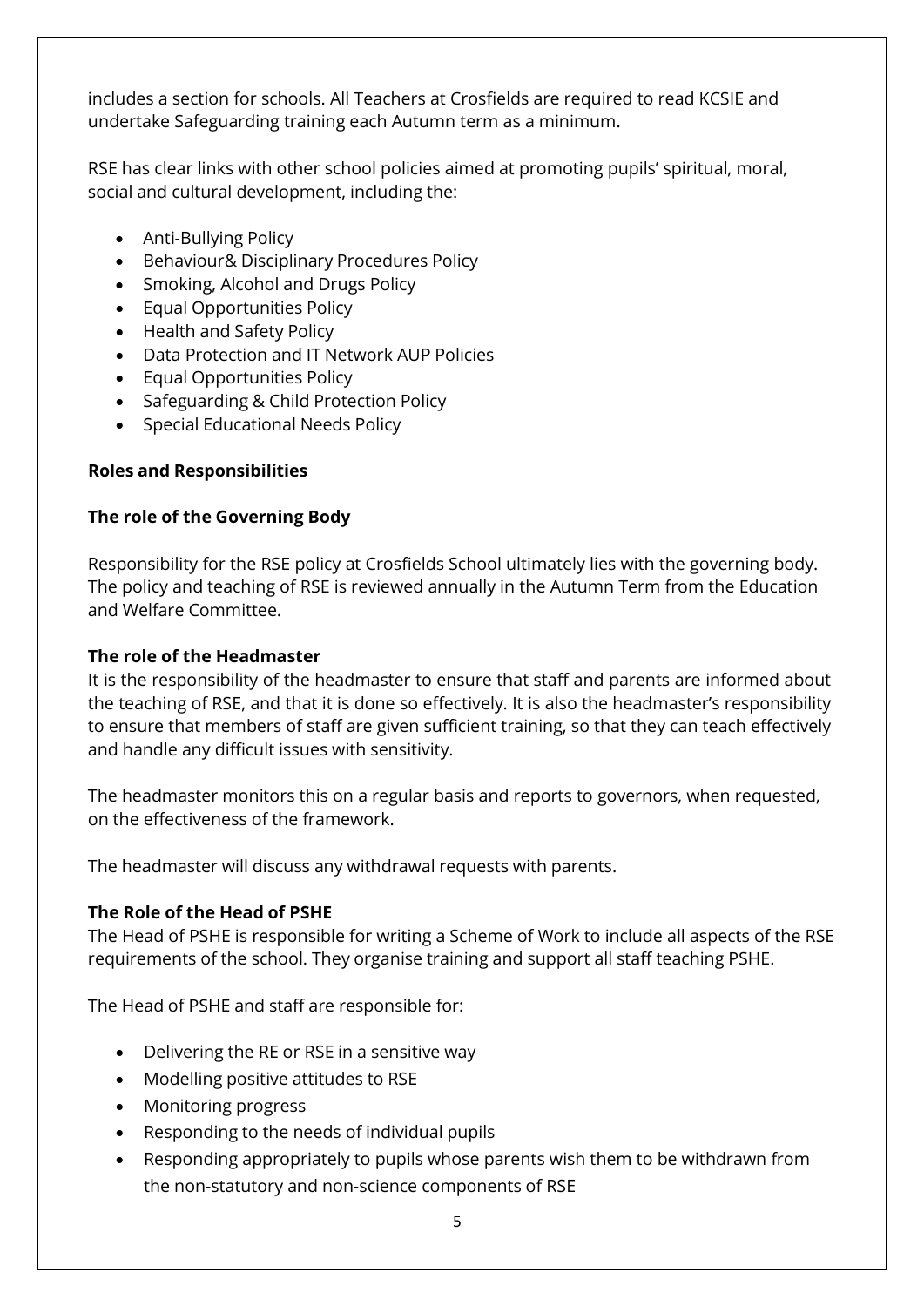#### <span id="page-5-0"></span>**Curriculum Content and Delivery**

The curriculum has been developed following the aims and rationale explained in this policy. RSE is taught at Crosfields during timetabled PSHE lessons, using the Jigsaw scheme of work. The grid below shows specific RSE learning intentions and possible lesson guidelines for each year group in the 'Changing Me' Topic. At Crosfieldsthere is much discussion with each Head of year in order to keep all lessons age and stage appropriate.

In addition to the PSHE lessons children in Year 5 have 2 additional lessons on puberty. These are taught in two single sex groups by teachers they are familiar with and the school nurse.

Our RSE programme will be taught through a range of teaching methods and activities that are age and stage appropriate. Including the emotional maturity of individual pupils and any prior experiences that may impact their learning.

| Year           | Lesson            | <b>Learning Intentions</b>                                       |
|----------------|-------------------|------------------------------------------------------------------|
| Group          | number            | 'Pupils will be able to'                                         |
| FS1/2          | 3 Growing up      | Seek out others to share experiences. Show affection and         |
|                |                   | concern for people who are special to them                       |
|                |                   | Explain own knowledge and understanding, and ask                 |
|                |                   | appropriate questions of others                                  |
|                |                   | Show sensitivity to others' needs and feelings                   |
| $\mathbf{1}$   | $\overline{4}$    | identify the parts of the body that make boys different to girls |
|                | Boys' and         | and use the correct names for these: penis, testicles, vagina    |
|                | Girls' Bodies     | respect my body and understand which parts are private           |
| $\overline{2}$ | 4                 | recognise the physical differences between boys and girls,       |
|                | Boys' and         | use the correct names for parts of the body (penis, testicles,   |
|                | Girls' Bodies     | vagina) and appreciate that some parts of my body are            |
|                |                   | private                                                          |
|                |                   | tell you what I like/don't like about being a boy/girl           |
| 3              | 1                 | understand that in animals and humans lots of changes            |
|                | <b>How Babies</b> | happen between conception and growing up, and that               |
|                | Grow              | usually it is the female who has the baby                        |
|                |                   | express how I feel when I see babies or baby animals             |
|                | $\overline{2}$    | understand how babies grow and develop in the mother's           |
|                | <b>Babies</b>     | uterus and understand what a baby needs to live and grow         |
|                |                   | express how I might feel if I had a new baby in my family        |
|                | 3                 | understand that boys' and girls' bodies need to change so        |
|                | Outside Body      | that when they grow up their bodies can make babies              |
|                | Changes           | identify how boys' and girls' bodies change on the outside       |
|                |                   | during this growing up process                                   |
|                |                   | recognise how I feel about these changes happening to me         |
|                |                   | and know how to cope with those feelings                         |

#### <span id="page-5-1"></span>**Jigsaw RSE Content (Reception to Year 6)**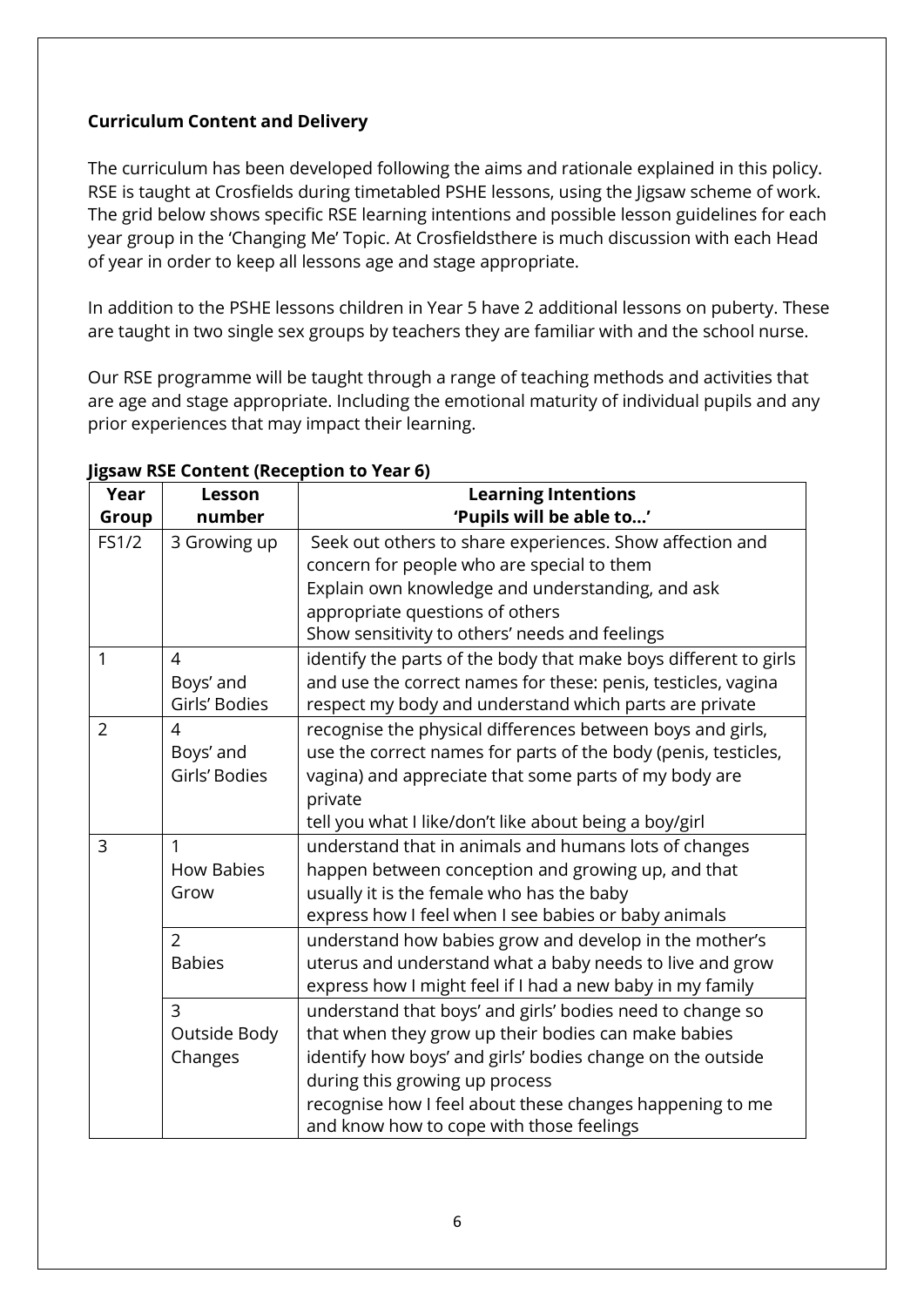| Year<br>Group  | Lesson<br>number                                            | <b>Learning Intentions</b><br>'Pupils will be able to'                                                                                                                                                                                                                                                 |
|----------------|-------------------------------------------------------------|--------------------------------------------------------------------------------------------------------------------------------------------------------------------------------------------------------------------------------------------------------------------------------------------------------|
|                | 4<br>Inside Body<br>Changes                                 | identify how boys' and girls' bodies change on the inside<br>during the growing up process and why these changes are<br>necessary so that their bodies can make babies when they<br>grow up<br>recognise how I feel about these changes happening to me<br>and how to cope with these feelings         |
| $\overline{4}$ | $\overline{2}$<br>Having A Baby                             | correctly label the internal and external parts of male and<br>female bodies that are necessary for making a baby<br>understand that having a baby is a personal choice and<br>express how I feel about having children when I am an adult                                                             |
|                | $\overline{3}$<br>Girls and<br>Puberty                      | describe how a girl's body changes in order for her to be able<br>to have babies when she is an adult, and that menstruation<br>(having periods) is a natural part of this know that I have<br>strategies to help me cope with the physical<br>and emotional changes I will experience during puberty. |
| 5              | $\overline{2}$<br>Puberty for<br>Girls                      | explain how a girl's body changes during puberty and<br>understand the importance of looking after myself physically<br>and emotionally understand that puberty is a natural<br>process that happens toeverybody and that it will be OK for<br>me.                                                     |
|                | $\overline{3}$<br>Puberty for<br>Boys and Girls             | describe how boys' and girls' bodies change during puberty<br>express how I feel about the changes that will happen to me<br>during puberty                                                                                                                                                            |
|                | 4<br>Conception                                             | understand that sexual intercourse can lead to conception<br>and that is how babies are usually made understand that<br>sometimes people need IVF to help themhave a baby<br>appreciate how amazing it is that human bodies can<br>reproduce in these ways                                             |
| 6              | 2<br>Puberty                                                | explain how girls' and boys' bodies change during puberty<br>and understand the importance of looking after myself<br>physically and emotionally express how I feel about the<br>changes that will happen to meduring puberty                                                                          |
|                | 3<br>Girl Talk/Boy<br>Talk                                  | ask the questions I need answered about changes during<br>puberty<br>reflect on how I feel about asking the questions and about<br>the answers I receive                                                                                                                                               |
|                | $\overline{4}$<br>Babies -<br>Conception to<br><b>Birth</b> | describe how a baby develops from conception through the<br>nine months of pregnancy, and how it is born<br>recognise how I feel when I reflect on the development and<br>birth of a baby                                                                                                              |
|                | 5<br>Attraction                                             | understand how being physically attracted to someone<br>changes the nature of the relationship                                                                                                                                                                                                         |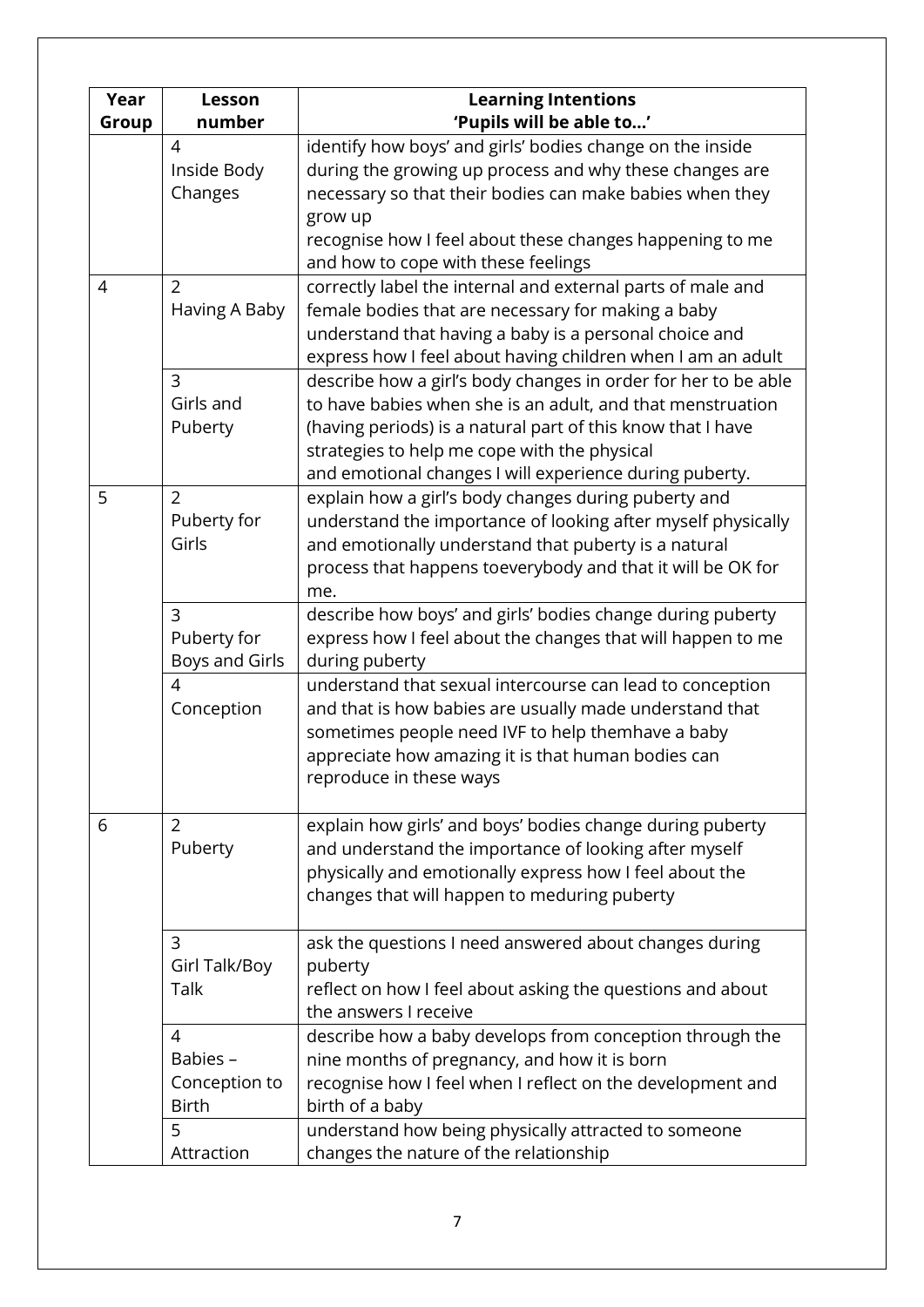| Year<br>Group | Lesson<br>number | <b>Learning Intentions</b><br>'Pupils will be able to'    |
|---------------|------------------|-----------------------------------------------------------|
|               |                  | express how I feel about the growing independence of      |
|               |                  | becoming a teenager and am confident that I can cope with |
|               |                  | this                                                      |

Years 7 to 9 Relationships and Sex Education Content, incorporating information from both JIGSAW and the PSHE Association and discussions with pastoral tutors and the Deputy Head Pastoral in order to keep all lessons age and stage appropriate.

| Year           | <b>Timeframe</b>         | <b>Learning Intentions</b>                                     |
|----------------|--------------------------|----------------------------------------------------------------|
| Group          |                          | 'Pupils will be able to'                                       |
| $\overline{7}$ | Summer 1 <sup>st</sup>   | Participate in group and class discussion about the            |
|                | and 2 <sup>nd</sup> Half | components of positive relationships and the values and        |
|                |                          | qualities in relationships                                     |
|                |                          | Recognise what they already know about sexual development      |
|                |                          | and health, including a review of puberty and body             |
|                |                          | development                                                    |
|                |                          | Discuss the impact and portrayal of relationships in social    |
|                |                          | media                                                          |
|                |                          | Understand that is okay to know something and it is            |
|                |                          | important to be able to ask questions                          |
| 8              | Summer 1 <sup>st</sup>   | Discuss components of positive relationships                   |
|                | and $2^{nd}$ Half        | Describe some of the benefits, risks and consequences of       |
|                |                          | different levels of intimacy and learning how to take          |
|                |                          | responsibility for managing changes in relationships           |
|                |                          | Access the level of intimacy that they think is appropriate at |
|                |                          | different stages in relationships                              |
|                |                          | Understand that intimacy in a relationship should be at an     |
|                |                          | agreed, comfortable level for both partners and that it is     |
|                |                          | possible to be intimate without the risks of penetrative sex   |
|                |                          | Recognise that all of this is applicable to both heterosexual  |
|                |                          | and same-sex couples                                           |
| 9              |                          | Recognise when others might try to use their power to          |
|                |                          | control, coerce and manipulate in an intimate relationship     |
|                |                          | and understand the features of positive, stable, intimate      |
|                |                          | relationships                                                  |
|                |                          | Understand that consent is a vital feature of a sexual         |
|                |                          | relationship and know about sex and the law                    |
|                |                          | Recognise that pornography and some media images give a        |
|                |                          | false impression of sex and sexual relationships. They are     |
|                |                          | able to challenge stereotypical ideas of 'ideal' males and     |
|                |                          | females                                                        |
|                |                          | Describe the different contraception methods available and     |
|                |                          | understand that contraception is important for sexual health   |
|                |                          | as well as preventing pregnancy                                |
|                |                          | Understand the consequences of unprotected sex                 |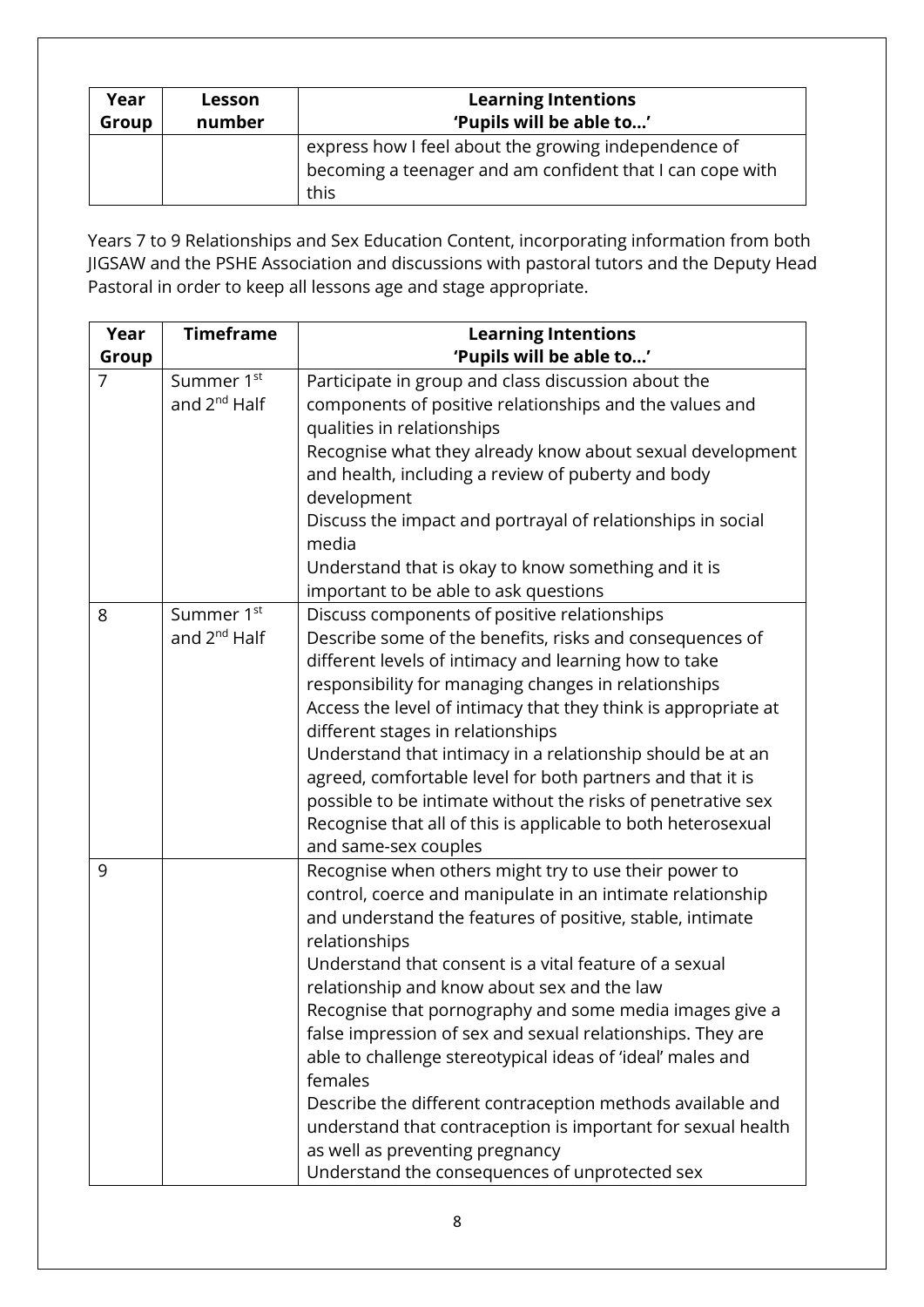Children in Year 8 also have a visiting expert from Jigsaw to teach a specific RSE lesson towards the end of the Summer Term.

#### <span id="page-8-0"></span>**Withdrawal from RSE lessons**

In **primary** education (Nursery – Year 6) from September 2020:

• Parents will not be able to withdraw their children from any aspect of Relationships Education or Health Education (which includes learning about the changing adolescent body and puberty).

• Parents will be able to withdraw their children from any aspects of Sex Education other than those which are part of the science curriculum. (Note that sex education will not be statutory in primary schools, however the new statutory guidance makes clear that schools should still provide a programme of age appropriate sex education)

• Head teachers in primary schools must grant requests to withdraw a pupil from sex education, other than where it is part of the science curriculum (although the guidance makes clear that good practice is 'likely to include the head teacher discussing with parents the benefits of receiving this important education and any detrimental effects that withdrawal might have on the child').

• Where pupils are withdrawn from sex education, schools should document the process and will have to 'ensure that the pupil receives appropriate, purposeful education during the period of withdrawal.'

In **secondary** education (Years 7-11) from September 2020:

• Parents will not be able to withdraw their child from any aspect of Relationships Education or Health Education.

• Parents will be able to withdraw their child (following discussion with the school) from any or all aspects of Sex Education, other than those which are part of the science curriculum, up to and until three terms before the age of 16.

• After that point, the guidance states that 'if the child wishes to receive sex education rather than be withdrawn, the school should make arrangements to provide the child with sex education during one of those terms.'

• Where pupils are withdrawn from sex education, schools should document the process and will have to 'ensure that the pupil receives appropriate, purposeful education during the period of withdrawal.'

Requests for withdrawal should be put in writing to the Headmaster. A copy of withdrawal requests will be placed on the pupil's educational record. The headmaster will discuss the request with parents.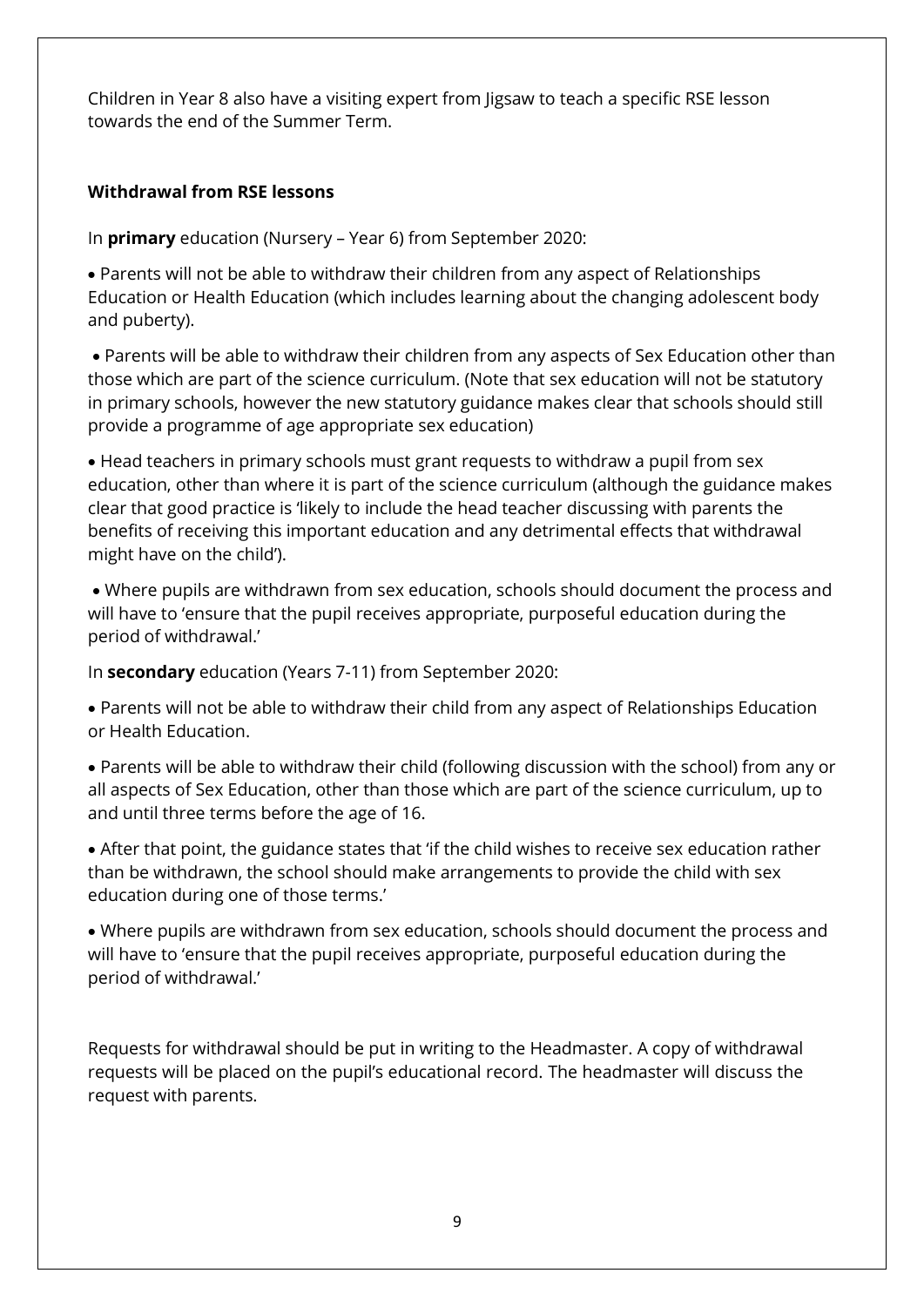#### <span id="page-9-0"></span>**Engaging parents and carers**

The school believes that it is important to have the support of parents, carers and the wider community for the delivery of the PSHE programme. We are aware that parents and carers are often the prime educators on these issues, as a school we aim to reinforce and complement their role.

Communication is an important part of the RSE provision at Crosfields. Parents and carers are/will be given the opportunity gain an understanding through:

- Parents RSE Information Evenings.. Giving parents the opportunity to understand the breadth and content of the curriculum as well as the ability to ask questions.
- A letter sent to parents prior to the RSE lessons being taught in school.
- Parents Evenings
- Reading the PSHE policy and RSE policy, available on the school website or from the school office.
- Information leaflets and displays

#### <span id="page-9-1"></span>**Diversity and Inclusion**

This policy is sensitive to the range of religious and cultural views about sexual behaviour whilst still ensuring that pupils have access to the learning they need to stay safe, healthy and understand their rights as individuals. This includes clear, impartial scientific information on matters such as the changes of puberty, aborted and assisted conception, as well as covering the law in relation to, for example, forced-marriage and female genital mutilation. The Equality Act 2010 covers the way the curriculum is delivered, as schools and other education providers must ensure that issues are taught in a way that does not subject pupils to discrimination.

As a school we have specific responsibilities in relation to equality and protected characteristics. It is important that RSE fosters gender and LGBTQ+ equality, challenging all forms of discrimination and bullying. The RSE policy is respectful of how pupils choose to identify themselves, understanding their sexual orientation and gender identity that may be emerging.

#### <span id="page-9-2"></span>**SEND Provision**

Pupils with SEND may need additional support to make sense of RSE lessons, sometimes separate small group sessions or individual work can help, especially since aspects of their maturity may lag behind their peers. It may be appropriate to offer additional small group sessions for pupils with SEND which allow for questions and discussion that might be challenging or increase the risk of bullying in a usual class format.

Sometimes RSE needs for pupils with Autistic Spectrum Conditions are more specific and there is likely to be a higher incidence of 'social masking' and this should be taken in to consideration when evaluating the effectiveness of teaching and whether pupils have understood the nuances of social and appropriate intimate relationships.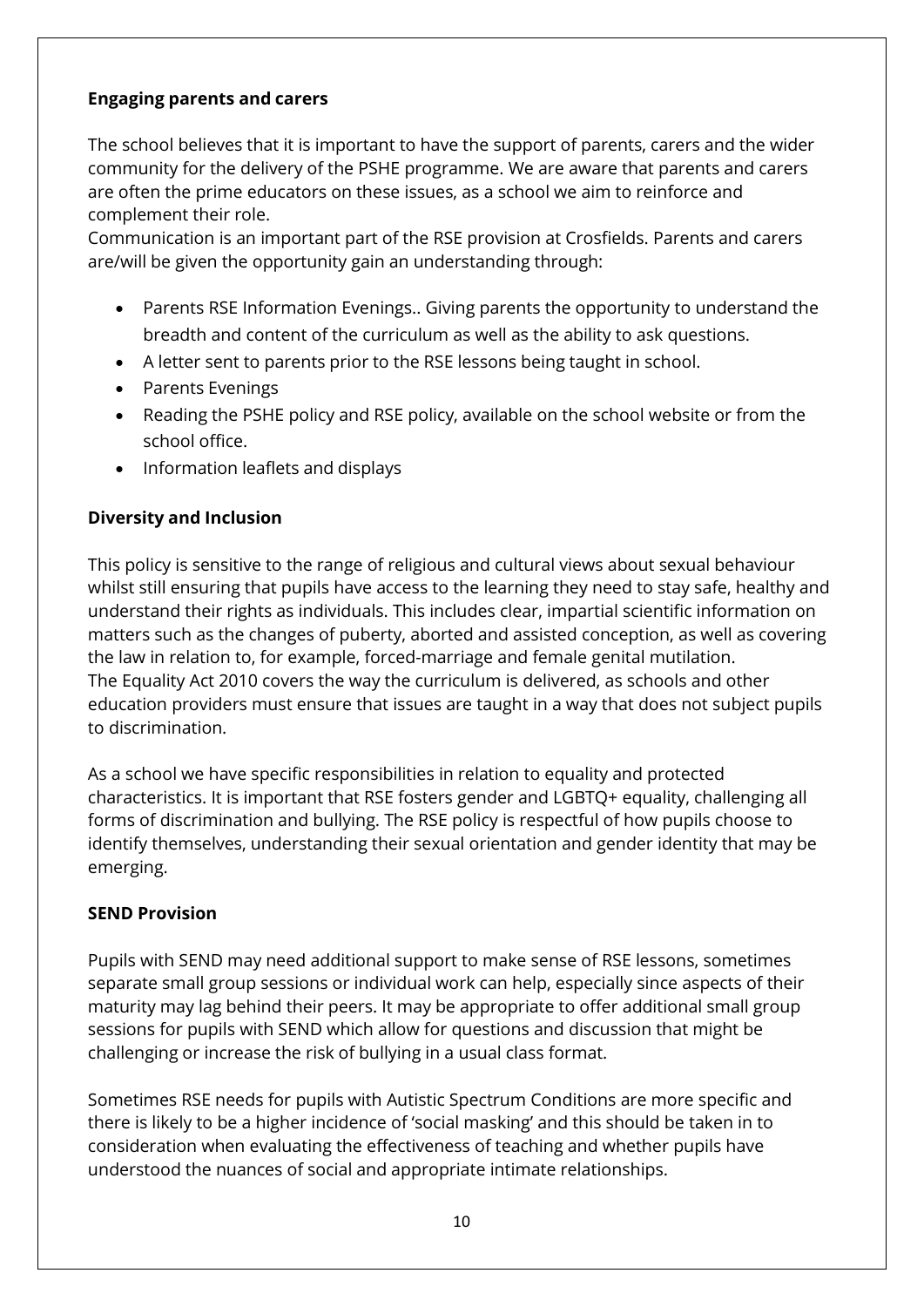Pupils with physical disability may have to find different ways to communicate, take part in learning and everyday activities: including making friends and socialising with others. They may have anxiety about a different body shape or image, worry about how their body worksand what others may think. They may have additional worries or questions about puberty, how they can have sex and whether they can have children. They may not have the opportunity to talk about these things with others with similar needs. It is important that these pupils have access to RSE alongside their peers as well as additional opportunities to explore questions that the RSE curriculum may raise for them. These conversations should take place in a safe space with a trusted and informed adult with access to appropriate, highquality information and resources specific to their needs and requirements.

#### <span id="page-10-0"></span>**Safeguarding / Confidentiality and Child Protection Issues**

At the start of each RSE lesson teachers will remind pupils of the Jigsaw Charter that is used in all PSHE lessons. Ensuring children listen and allow others to speak, respect other opinions, maintain privacy and allow other to learn.

Teachers are aware that effective RSE, which brings an understanding of what is and what is not appropriate in a relationship can lead to a disclosure of a child protection issue. In which case, safeguarding procedures must be followed immediately. Sometimes it is clear that certain children may need time to talk one-to-one after the lesson ends. It is important to allow the time and appropriate staffing for this to happen. If disclosures occur, the school's Safeguarding and Child Protection policy is followed and teachers will consult with the Designated Safeguarding Lead.

Visitors and external agencies which support the delivery of RSE are required to follow the school's visitor protocol. They will be accompanied by a member of Crosfields staff during they interactions with pupils.

#### <span id="page-10-1"></span>**Teaching Sensitive and Controversial Issues**

Sensitive and controversial issues are certain to arise in learning from real-life experience. Teachers will be prepared to handle personal issues arising from the work, to deal sensitively with, and to follow up appropriately, disclosures made in a group or individual setting. Issues that we address that are likely to be sensitive and controversial because they have a political, social or personal impact or deal with values and beliefs include: family lifestyles and values, physical and medical issues, financial issues, bullying and bereavement.

Teachers will take all reasonable, practical steps to ensure that, where political or controversial issues are brought to pupils' attention, they are offered a balanced presentation of opposing views. Teachers will adopt strategies that seek to avoid bias on their part and will teach pupils how to recognise bias and evaluate evidence.

Teachers will seek to establish a classroom climate in which all pupils are free from any fear of expressing reasonable points of view that contradict those held either by their class teachers or their peers.